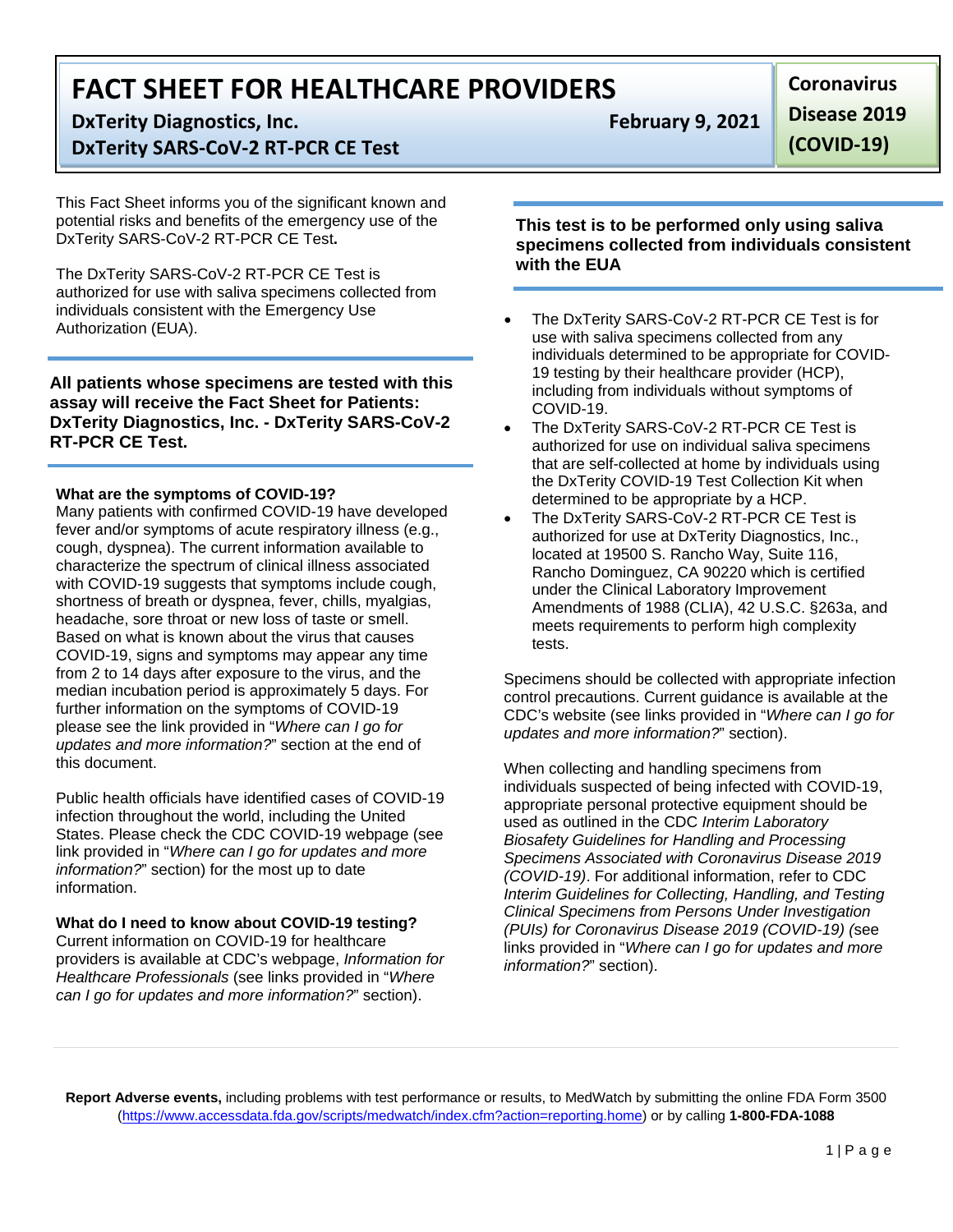**FACT SHEET FOR HEALTHCARE PROVIDERS**

**DxTerity Diagnostics, Inc. February 9, 2021**

**DxTerity SARS-CoV-2 RT-PCR CE Test**

### **What does it mean if the specimen tests positive for the virus that causes COVID-19?**

A positive test result for COVID-19 indicates that RNA from SARS-CoV-2 was detected, and therefore the patient is infected with the virus and presumed to be contagious. Laboratory test results should always be considered in the context of clinical observations and epidemiological data in making a final diagnosis and patient management decisions. Patient management should be made by a healthcare provider and follow current CDC guidelines.

The DxTerity SARS-CoV-2 RT-PCR CE Test has been designed to minimize the likelihood of false positive test results. However, in the event of a false positive result, risks to patients could include the following: a recommendation for isolation of the patient, monitoring of household or other close contacts for symptoms, patient isolation that might limit contact with family or friends and may increase contact with other individuals with COVID-19, limits in the ability to work, the delayed diagnosis and treatment for the true infection causing the symptoms, unnecessary prescription of a treatment or therapy, or other unintended adverse effects.

All laboratories using this test must follow the standard testing and reporting guidelines according to their appropriate public health authorities.

# **What does it mean if the specimen tests negative for the virus that causes COVID-19?**

A negative test result for this test means that SARS-CoV-2 RNA was not present in the specimen above the limit of detection. However, a negative result does not rule out COVID-19 and should not be used as the sole basis for treatment or patient management decisions. It is possible to test a person too early or too late during COVID-19 infection to make an accurate diagnosis via the DxTerity SARS-CoV-2 RT-PCR CE Test. In addition, asymptomatic people infected with COVID-19 may not shed enough virus to reach the limit of detection of the test, giving a false negative result. In the absence of symptoms, it is difficult to determine if asymptomatic people have been tested too late or too early. Therefore, negative results in asymptomatic individuals may include individuals who were tested too early and may become positive later, individuals who were tested too late and

**Coronavirus Disease 2019 (COVID-19)**

may have serological evidence of infection, or individuals who were never infected.

When diagnostic testing is negative, the possibility of a false negative result should be considered in the context of a patient's recent exposures and the presence of clinical signs and symptoms consistent with COVID-19. The possibility of a false negative result should especially be considered if the patient's recent exposures or clinical presentation indicate that COVID-19 is likely, and diagnostic tests for other causes of illness (e.g., other respiratory illness) are negative. If COVID-19 is still suspected based on exposure history together with other clinical findings, re-testing using a new sample with a sensitive method should be considered by healthcare providers in consultation with public health authorities. Additional testing may be helpful to ensure testing was not conducted too early.

If a negative result is obtained with a saliva specimen, especially from individuals without symptoms, and COVID-19 is still suspected based on exposure history together with other clinical findings, testing an alternative specimen type should be considered by healthcare providers in consultation with public health authorities.

Risks to a patient of a false negative test result include: delayed or lack of supportive treatment, lack of monitoring of infected individuals and their household or other close contacts for symptoms resulting in increased risk of spread of COVID-19 within the community, or other unintended adverse events.

The performance of this test was established based on the evaluation of a limited number of clinical specimens. The clinical performance has not been established in all circulating variants but is anticipated to be reflective of the prevalent variants in circulation at the time and location of the clinical evaluation. Performance at the time of testing may vary depending on the variants circulating, including newly emerging strains of SARS-CoV-2 and their prevalence, which change over time.

# **What is an EUA?**

The United States FDA has made this test available under an emergency access mechanism called an Emergency Use Authorization (EUA). The EUA is

**Report Adverse events,** including problems with test performance or results, to MedWatch by submitting the online FDA Form 3500 [\(https://www.accessdata.fda.gov/scripts/medwatch/index.cfm?action=reporting.home\)](https://www.accessdata.fda.gov/scripts/medwatch/index.cfm?action=reporting.home) or by calling **1-800-FDA-1088**